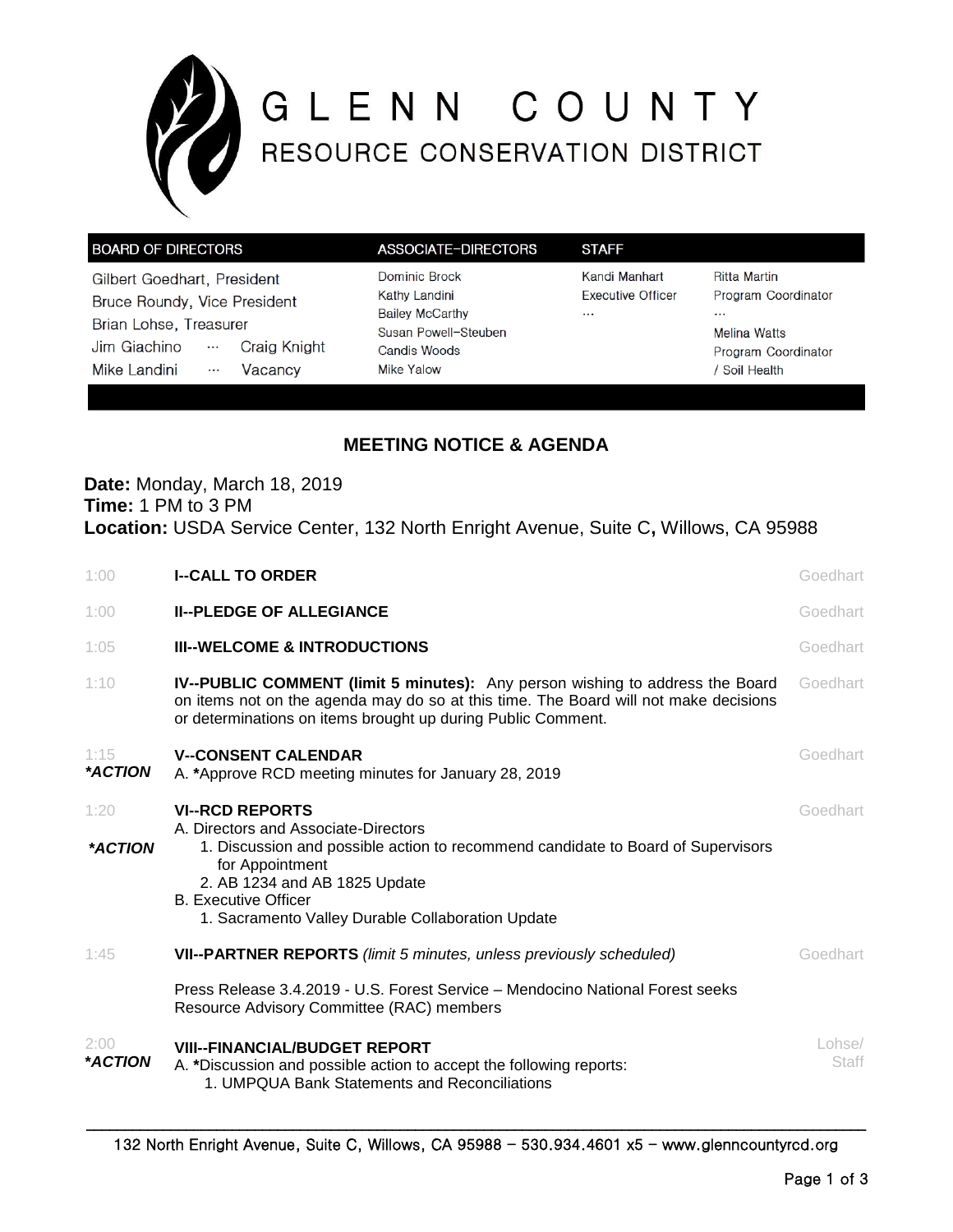- 2. Balance Sheet
- 3. Actuals vs. Budget
- **\****ACTION* B. **\***Discussion and possible action to approve RCD Cash Disbursement Journal (Check Detail Register since previous RCD Meeting)

### .2:15 **IX--RCD PROJECTS & PROGRAMS UPDATE Fee-For-Service Partnerships**

A. Colusa Glenn Subwatershed Program - Outreach and Education Services B. Glenn County Rangeland Association - Secretary/Treasurer Services

## **Federal Agreements**

A. USDA NRCS Cooperative Agreement - Soil Health

### **State Agreements**

**\****ACTION* **\****ACTION*

- A. DOC Financial Assistance Program Capacity Building Final Report in Progress
- B. CAL FIRE #5GG17226 Glenn County Highway 162 and County Road 306 Fuel **Breaks**
- 1. Discussion and possible action to approve FC-31 MOU with CAL FIRE
	- 2. Discussion and possible action to approve FC-32 Conservation Camp Program Project Request and Record
- C. CAL FIRE #5GG17227 Glenn County Community Wildfire Protection Plan Update for Community Protection Projects
- D. CAL FIRE #5GG17228 Tehama-Glenn Fire Safe Council Fire Prevention Education Program
- E. CDFA Technical Assistance for HSP, SWEEP, AMMP

### **Sponsored Programs**

A. RCD *Connects with Kids*

- 1. Glenn County Agriculture + Conservation Education Committee
- 2. Nesting Habitat Products: Bat, Owl, Song Bird and Wood Duck for Sale
- 3. Wildlife Escape Ramps for Livestock Troughs for Sale
- 4. Natural Resources & Range Camp Applications available soon!
- 5. 5K/10K Fundraiser "Run Your Tail Off… through the Watershed" Trail Run/Walk - Buckhorn Recreation Area, Black Butte Lake - April 13, 2019

### **Other Agreements**

- A. CARCD's Irrigation Evaluations, Technical Assistance and Outreach to Support the SWEEP Assistance Program - Glenn County RCD
- B. NACD Technical Assistance Civil Engineering Technician Position
- C. CFSC Glenn County Fire Prevention Education + CWPP Update
- 1. Discussion and possible action to approve Subaward Contract with California Fire Safe Council, Agreement 18-SMG-113152, in the amount of \$205,548 with match in the amount of \$44,718 effective February 1, 2019 through December 31, 2020.

### **Future**

A. Discussion on potential projects and programs – New Grant Application **Opportunities** 

### 2:30 **X--MISC**

**\****ACTION*

- A. DRAFT Glenn County RCD Annual Report Continued review
- B. Annual Plan QTR Update January, February, March 2019
- C. Discussion on Adopt-A-Highway, west of Willows on HWY 162
- D. Discussion on new County General Plan

### $2.45$ **XI--POSITION DESCRIPTION**

**\****ACTION* A. Discussion and possible action to approve Fuels Reduction & Fire Prevention Education Program Position Description

**Manhart** 

Manhart/ **Staff**